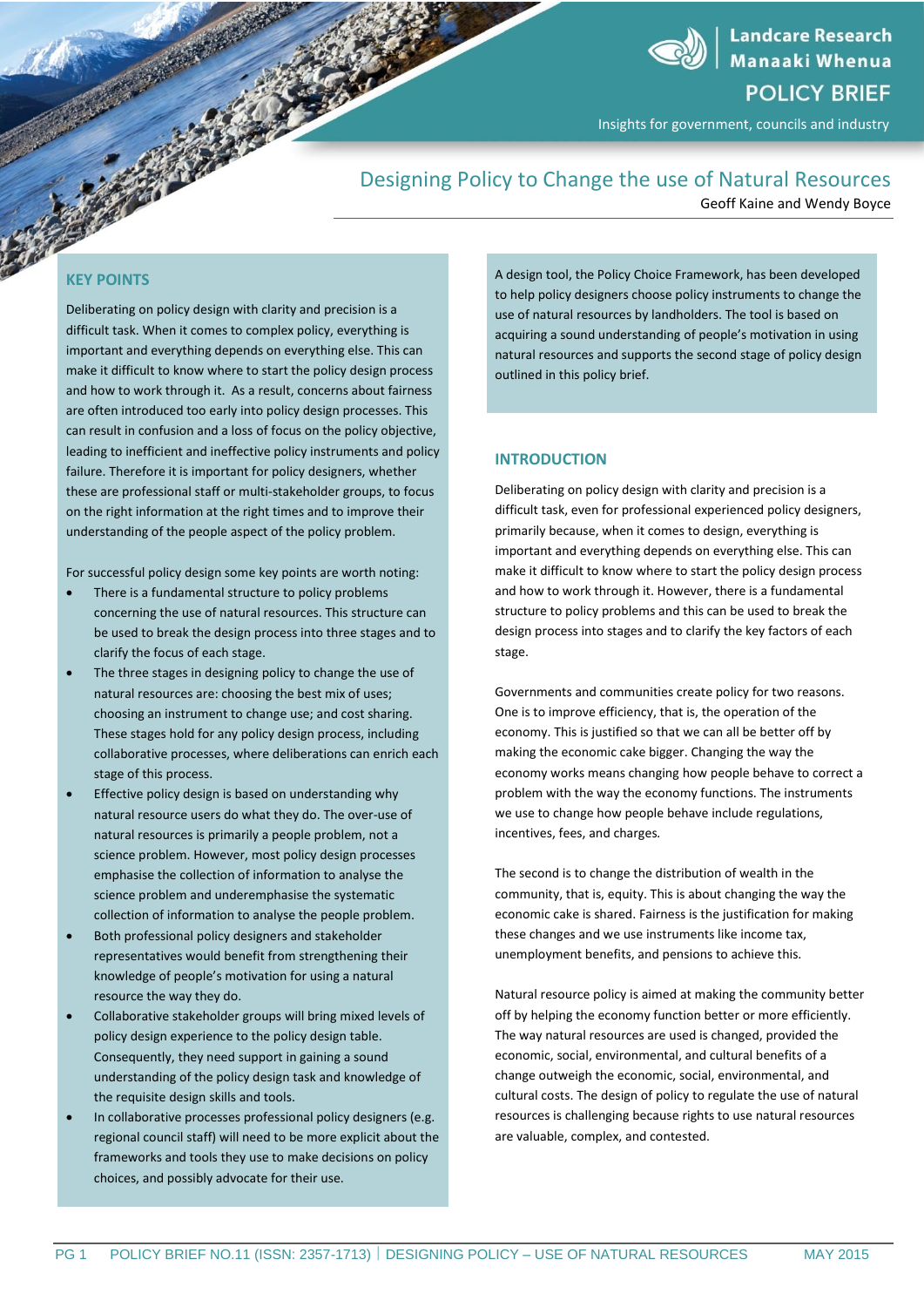Our understanding of how community engagement processes, such as collaborative processes, can be used to resolve competing interests between diverse stakeholders over the use of natural resources is improving. However, how such processes can be best utilised to design policy for regional plans is still unclear. In particular, while there is excellent literature describing different types of policy instruments and their strengths and weaknesses, there is little literature and few tools to provide guidance on processes that a diverse group of stakeholders can actually use to choose between these instruments. The Policy Choice Framework (PCF) is one of the few tools developed for this purpose (see Box 1).

This Policy Brief provides a simple description of the three fundamental stages in designing policy for natural resources and highlights the important criteria or factors for professional staff or stakeholder groups to consider when designing policy. We also outline how the PCF can support the policy design process.

#### **THREE STAGES IN DESIGNING POLICY**

There are three fundamental stages to the design of policy to change the use of natural resources: choosing the best mix of uses; choosing an instrument to change use; and cost sharing (see Figure 1).

# **STAGE ONE: CHOOSING THE BEST MIX OF NATURAL RESOURCES USE**

The heart of many natural resource problems is that, in the absence of government intervention, anyone can use them. These resources are non-exclusive, as one person cannot prevent another person from using the resource. This means that a

person can use the resource in ways that create losses for other people (e.g. they can no longer use the resource) and that person doesn't pay for the loss they create. As a result, natural resources can be over-committed to particular uses. This misallocation of resources means the wealth and well-being of New Zealanders is actually lower than it could be; which is why governments intervene and change how natural resources are used.

Therefore, the first stage in designing policy is to decide on the most desirable mix of competing uses for the resource. This involves finding a balance among stakeholders in their preferences for resource use. Criteria can be developed for deciding on this resource use mix, which may be expressed in terms such as beneficial cultural outcomes, resilient freshwater ecosystems, and economic sustainability.

This stage involves making decisions about tradeoffs between *uses* of the resource, not individual *users*. This stage should be the initial focus. The assessment of whether to intervene to change natural resource use depends on whether the benefits from intervening are judged to outweigh the costs. This choice is made in the first stage of policy design and there are a number of tools that may be used in making this judgement (see Figure 1). For example, tools such scenario analysis and benefit cost analysis may be employed to identify feasible combinations of uses of a natural resource and the different economic benefits and costs associated with each combination.

This stage may need to be revisited once more is known about how changes in resource use can be achieved (stage two), what the costs of change will be, and how those costs might be shared (stage three).

**Figure 1**. Three stages in policy design and examples of applicable criteria, collaboration objectives and potential tools for each stage

| STAGE ONE                                      | <b>STAGE TWO</b>                             | <b>STAGE THREE</b>                           |
|------------------------------------------------|----------------------------------------------|----------------------------------------------|
| Choosing the best mix of uses                  | Choosing an instrument to change use         | Sharing the costs of change                  |
| Choice criteria:                               | Choice criteria:                             | Choice criteria:                             |
| Beneficial cultural and social outcomes        | Voluntary or compulsory change               | <b>Fairness</b>                              |
| Resilient ecosystems                           | Administrative feasibility                   | Recognising effort                           |
| Economic sustainability                        | <b>Technical feasibility</b>                 | Minimising social disruption                 |
|                                                | Lowest cost                                  |                                              |
| Collaboration objectives:                      |                                              | Collaboration objectives:                    |
| Help collaborators understand what is causing  | <b>Collaboration objectives:</b>             | Help collaborators agree on sharing costs in |
| the natural resource problem, consider         | Help collaborators identify who will have to | a constructive way, and on methods for       |
| alternative uses, and identify a desirable mix | change use, and the reasons why they use     | redistributing costs                         |
| of uses                                        | the resource the way they do                 |                                              |
|                                                |                                              | Example decision tools:                      |
| Example decision tools:                        | Example decision tools:                      | Structured decision-making                   |
| Scenario analysis                              | Policy Choice Framework                      | Council decision-making processes,           |
| Benefit cost analysis                          | Social Impact Assessment                     | e.g. LGA s101                                |
|                                                |                                              |                                              |
|                                                |                                              |                                              |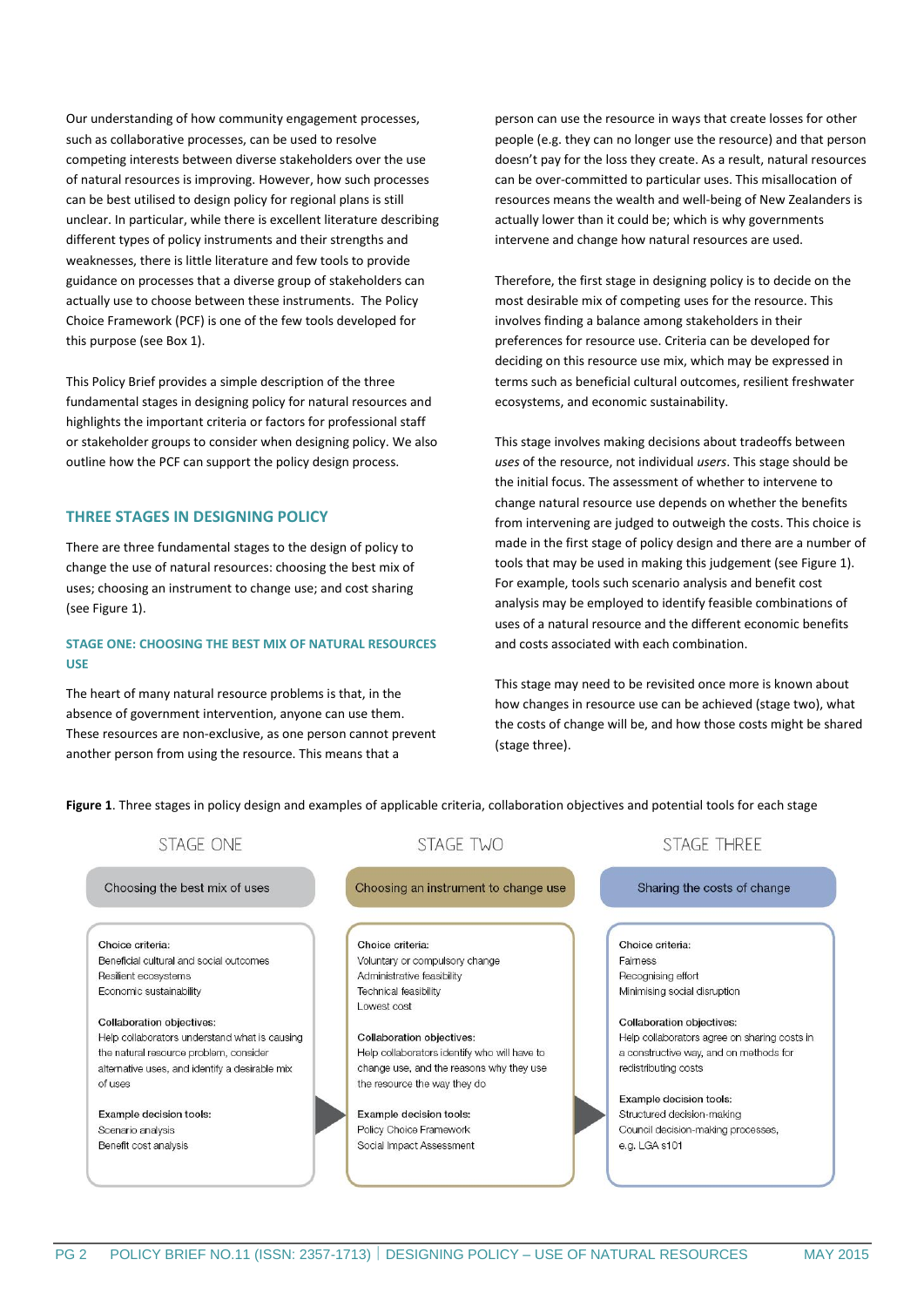# **STAGE TWO: CHOOSING AN INSTRUMENT(S) TO CHANGE NATURAL RESOURCE USE**

Having identified the desirable mix of uses, the second stage is choosing an instrument, or package of instruments, to achieve the change in resource use. This stage involves finding a way to change who uses the resource, and how they use it.

Finding effective and lowest-cost instruments requires knowing who uses the resource (farmers, foresters, energy generators, water suppliers and others), how they use it (practices), and why they use it the way they do. This information provides insights to questions such as how many people can change, how they must change, how much it might cost them to change, and how quickly they can change.

Effective policy design and implementation is based on understanding why natural resource users do what they do. The over-use of natural resources is a people problem, not a science problem. However, most policy design processes collect information to analyse the science problem, rather than the people problem. The design of policy to match how people use a resource is rarely conducted in a systematic way. Therefore, effort needs to be directed at matching policy instruments to peoples' motivations and behaviour.

This stage involves making decisions about how to change the behaviour of individual users. One key consideration is whether enough people will volunteer to change (voluntary change) or whether people need to be compelled to change (compulsory change). Another is whether an individual's use of the resource can be measured or estimated. Some instruments like incentives, charges, and cap-and-trade schemes only work if there is some way of measuring or estimating a person's use of the resource.

There are tools that may be used in making decisions about how to change the behaviour of individual users (see Figure 1). For example, tools such the PCF may be employed to identify a set of feasible instruments for changing behaviour.

The PCF (see Box 1) was developed to assist policy designers, whether they are professional policy designers like regional council staff or a collaborative stakeholder group, with this stage of the process. In particular, it helps people:

- identify how the resource use is creating problems and the justification for taking action for correcting the problem
- correctly separate factors for choosing a policy instrument to change resource use from factors for sharing the resource among different uses and sharing the cost of changing resource use
- decide what policy instrument(s) are most likely to succeed using knowledge of, for example, farm and forestry systems and farm and land use context to assess how people must change, how many must change, and how quickly they need to change
- use information on what can be measured/estimated to decide which policy instrument(s) may be feasible
- consider and compare the consequences for policy success of using voluntary or compulsory change.

#### **Box 1: The Policy Choice Framework**

The Policy Choice Framework (PCF) is a tool to help people think about and debate policy design options when they are choosing a policy instrument for changing natural resource use, particularly in relation to agricultural use. It was developed to help policy designers with stage two of the design process.

The PCF is composed of a number of inter-related decision trees<sup>1</sup> that are structured to assist policy designers choose a policy instrument(s). The PCF trees provide a means for designers to start the instrument choice process by helping them correctly identify the source of non-exclusiveness<sup>2</sup> in resource use. This helps identify what kind of change is to be sought in farmer behaviour or other resource users and the policy instrument(s) that is most likely to achieve the desired behaviour change.

Having identified a policy instrument(s), the reactions of landowners and other resource users to the instrument may be considered and, if necessary, modifications made to the instrument. Finally, institutional and agency factors, such as whether a regional council or government agency has the resources or skills to implement the policy successfully, are considered.

A primer describing the PCF and its application in further detail is available at

[http://www.landcareresearch.co.nz/\\_\\_data/assets/pdf\\_file/0010](http://www.landcareresearch.co.nz/__data/assets/pdf_file/0010/77608/pcf_primer_v8_2.pdf) [/77608/pcf\\_primer\\_v8\\_2.pdf](http://www.landcareresearch.co.nz/__data/assets/pdf_file/0010/77608/pcf_primer_v8_2.pdf)

#### **Notes:**

- 1. A decision tree is a picture, graph or model consisting of nodes (decisions) and branches (answers). They represent a sequence of related decisions. While council planners do not commonly use decision trees, they can support the work of planners by making explicit in a systematic way their decision-making process and allow them to keep track of their rationale for choosing the policy instruments they do.
- 2. That is, the reason why one person cannot prevent another person from using the resource (see stage one).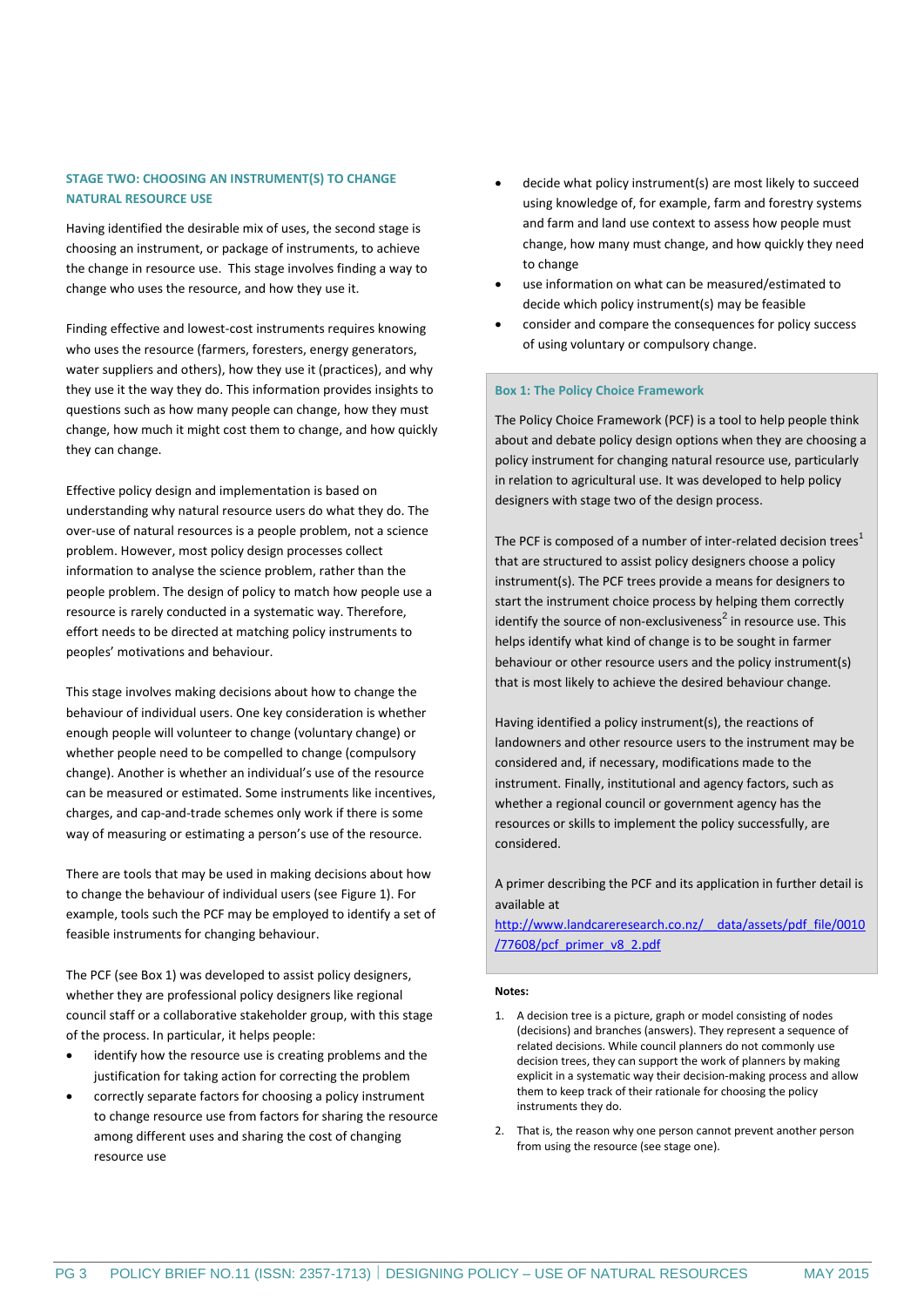#### **STAGE THREE: SHARING THE COSTS OF CHANGE**

Having identified the desirable mix of natural resource use and chosen an instrument(s) to achieve that mix, the third stage is deciding how the cost of changing resource use should be shared among resource users and the broader community. This stage is about deciding what, if any, compensation will be given to those users who will experience losses from changing their resource use (and who will pay). Depending on circumstances, the decisions in this stage may lead to modifications to the instrument chosen in stage two, or the development of complementary policy instruments designed specifically to redistribute the costs of change.

The consideration in this stage is fairness such as recognising any beneficial efforts already made by individuals in how they use natural resources and minimising social disruption and other social impacts. There are a number of tools that may be used in making this judgement (see Figure 1). For example, tools such as structured decision-making and Local Government Act (LGA) processes may be employed to identify acceptable ways of sharing the costs of change, including the distribution of benefits, contribution to the desired outcome, and which parties contributed to the natural resource problem (LGA s101).

Understanding and agreeing on community preferences for sharing the costs of changing resource use is challenging and often conflicted. An impasse at this stage may mean that decisions made in stages one or two need to be reconsidered.

Examples of the three stages in policy design are presented in Box 2. The examples are based on the Lake Taupō Cap-and-Trade Scheme.

#### **Box 2: Lake Taupō Cap-and-Trade Scheme – An Example**

The three stages in policy design can be illustrated using the Lake Taupo cap-and-trade scheme.

Water quality in Lake Taupo is excellent but at risk of declining due to the sensitivity of the lake to nitrogen. Levels of nitrogen had increased as a result of farming and to a lesser extent human wastewater disposal. In the first stage of policy design the Waikato Regional Council determined that the communities preferred mix of uses was to continue recreational activities and tourism, and to protect environmental and cultural values, rather than allow the Lake to absorb increasing nitrogen emissions from agriculture.

In the second stage the Council, in consultation with iwi, landholders, and other stakeholders, determined that a cap-andtrade market in nitrate emissions was the preferred policy instrument to change landholder behaviour and control the use of the assimilative capacity of the Lake by agriculture. Diffuse nitrogen emissions from each property were subject to new rules in the Waikato Regional Plan.

In the third stage, the Council resolved that the most equitable manner for sharing the cost of reducing nitrate emissions from agriculture was to:

- Allocate discharge permits on the basis of estimated historical emissions. The Council believed farmers who had developed their land in good faith in the absence of regulation were not to be penalised. Farmers noted this meant they bore ongoing costs of living within a cap or limit; and
- Additional costs of meeting the long-term nitrogen cap were shared among taxpayers and ratepayers. A public fund was established to buy permits until the volume of allocated emission permits was reduced to the cap.

As of 2015, all farmers are in compliance with the new rules, and permanent and temporary trades of nitrogen have occurred. The public fund has achieved its target and is being wound up.

The Lake Taupo cap-and-trade Scheme is described in further detail at<http://www.waikatoregion.govt.nz/tr201334/>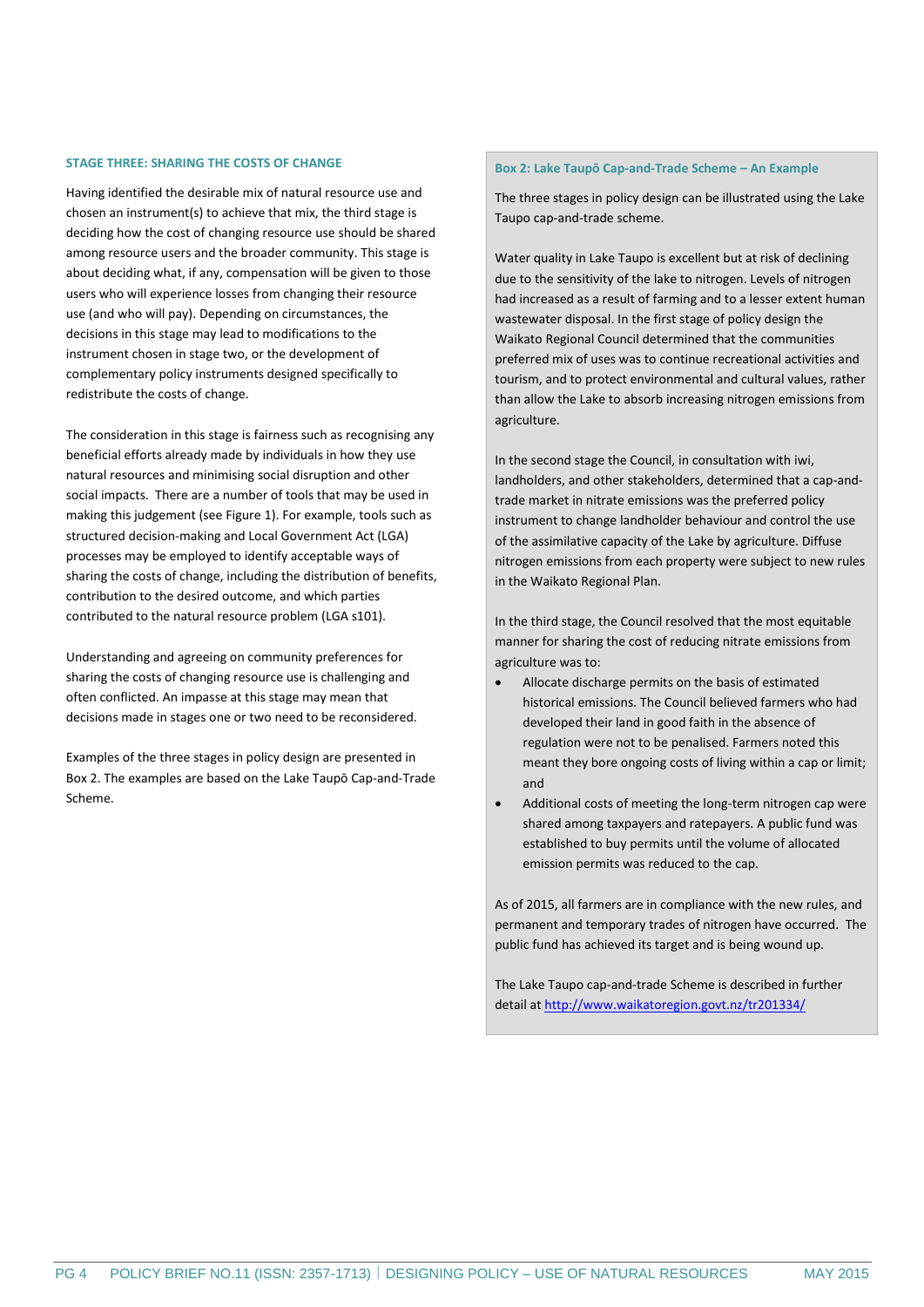## **POLICY DESIGN AND COLLABORATION**

Traditionally, a consultative approach has been taken to policy design in natural resources:

- Information about the nature of the policy problem and potential solutions is sought from stakeholders and relevant experts
- Skilled professionals who strive for impartiality, and are experienced in designing policy, analyse the information and formulate a policy design or designs
- Relevant authorities then decide on the final policy design.

The consultative approach is based on the assumption that a dedicated group of skilled, impartial specialists are most efficient at developing policy. In this context, impartial means the interests of any particular stakeholder will not be favoured over another when identifying and consulting with stakeholders, when determining what expert information is needed, and when developing a suite of policy options.

Critical to the success of the consultative approach is the breadth and depth of consultation with stakeholders. Important information may be missed if this process is not adequate. Some stakeholders may still respond unfavourably to the final policy design, irrespective of the consultation process.

In recent years, collaborative approaches, as proposed by the Second Report of the Land and Water Forum (LWF 2012) and signalled in the upcoming Resource Management Act (RMA) reform (Smith 2015), to developing natural resource policy, freshwater in particular, have become more widely used. Collaborative approaches to policy design can be characterised as:

- Being deliberative in nature, where deliberations are undertaken with as many of the interests in the same room as possible
- The results of these deliberations are made available to other interested parties in a timely and transparent way
- Information about the nature of the policy problem and potential solutions is available to stakeholders and may be sought from relevant experts
- Stakeholders who are sector advocates and/or community representatives (with mixed levels of experience in designing policy) share their information and formulate a policy design or designs, aiming to generate consensus on as many issues as possible and being explicit about any areas of disagreement
- Relevant authorities may then decide on the final policy design, attempting to implement the recommendations of the collaborative group to the maximum extent possible.

The collaborative approach is based on the assumption that a dedicated group of stakeholders, each representing particular values and interests, are best able to advance the resolution of these competing interests as policy is developed. In theory, a group of stakeholders with the appropriate diversity of knowledge and experience can advance the resolution of conflicting interests between themselves and negotiate more successfully amongst themselves.

The success of collaborative approaches depends on:

- having sound processes that encourage stakeholders to freely supply their knowledge and opinions and encourages them to negotiate honestly. Some stakeholders may withhold important information and negotiations may not reach sufficient agreement, irrespective of the soundness of the facilitation process. Regardless of the quality of the collaborative process, some or all stakeholders may still be critical of the final policy design
- providing stakeholders with a sound understanding of the policy design task and with knowledge of the requisite design tools and skills. How policy design proceeds, and the tools used in that process, then becomes the shared territory of the collaborative parties and the decisionmaking authorities.

This means professional policy designers, such as regional council and iwi planning staff, play a critical role in the success of collaborative approaches. For instance, planners must be able to articulate the design task facing stakeholders who may not have experience in RMA planning, but who are charged with the task of developing policy instruments such as limits, methods and rules for a statutory plan.

#### **COLLABORATION AND THE THREE STAGES IN POLICY DESIGN**

The three policy stages are also relevant for the deliberations within collaborative processes. In the first stage of policy design, deciding on the best mix of uses for the resource, collaborative processes can particularly contribute to:

- establishing desirable outcomes and their attributes
- gathering information on how the resource is currently used
- considering alternative *uses* of the resource, identifying a desirable mix of uses, and describing the impacts on resource users.

Collaborative processes assume that people most affected by changes in resource use have important knowledge to share about the resource and its use. Consequently, in the second stage of policy design, collaborative processes can particularly contribute to:

- identifying who will be affected by changes in resource use
- helping discover why people use the resource the way they do
- determining how they will be affected